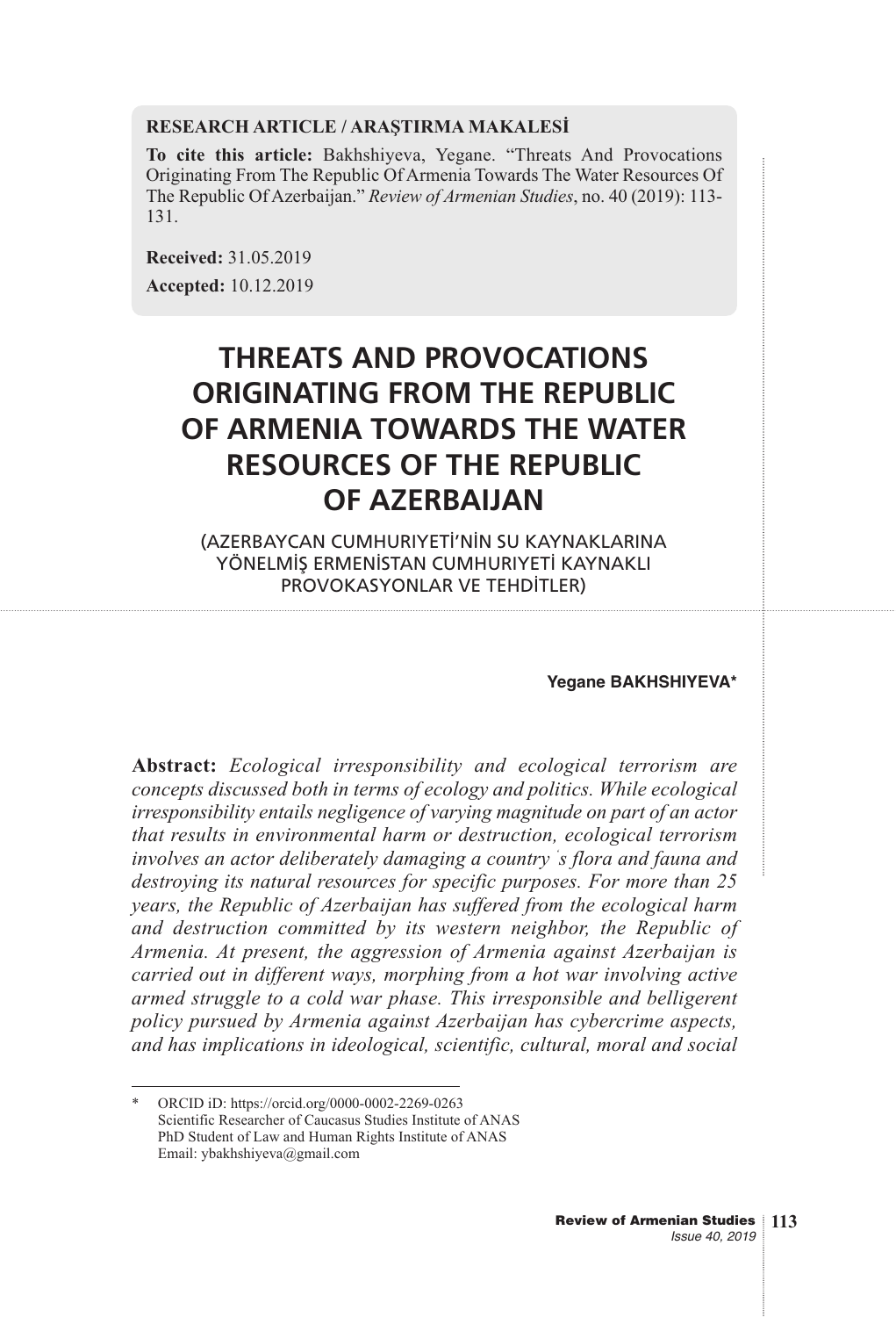*spheres. Polluting of the rivers, which form the sources of drinking water of Azerbaijan, by chemical, biological, and radioactive waste has a continuous character. This factor deeply violates the right of the regional population to live securely.*

**Keywords:** *water resources, ecology, Azerbaijan, Armenia, Kur-Aras basin, Sarsang reservoir*

**Öz:** *Ekolojik sorumsuzluk ve ekolojik terörizm, ekoloji biliminde ve siyasette tartışma konusu olan kavramlardır. Ekolojik sorumsuzluk bir aktörün farklı çaplardaki ihmali sebebiyle ortaya çıkan çevresel zarar veya yıkımı kapsarken, ekolojik terörizm belirli amaçlar doğrultusunda bir aktör tarafından kasıtlı olarak bir ülkenin florasına ve faunalarına zarar verme ve doğal kaynaklarını imha etme eylemidir. 25 yıldan fazla bir süredir, Azerbaycan Cumhuriyeti Batı komşusu Ermenistan Cumhuriyeti'nin yarattığı ekolojik zarar ve yıkımdan mağdur olmaktadır. Günümüzde, Ermenistan'ın saldırganlığı aktif silahlı mücadele içeren sıcak savaştan soğuk savaş aşamasına geçerek farklı şekillerde yürütülmektedir. Ermenistan'ın Azerbaycan'a karşı yürüttüğü sorumsuz ve kavgacı politika; ideolojik, bilimsel, kültürel, manevi ve sosyal alanları kapsamış ve siber-suç öğeleri de barındırmaktadır. Ermenistan'ın topraklarından akan nehirlerin kimyasal, biyolojik ve radyoaktif atıklarla kirletilmesi Azerbaycan'da içme suyu kaynaklarına sürekli zarar vermektedir. Bu faktör, bölge halkının güvenli yaşama hakkını derinden ihlal etmektedir.*

**Anahtar Sözcükler:** *su kaynakları, ekoloji, Azerbaycan, Ermenistan, Kura-Araz havzası, Sarsang baraj gölü*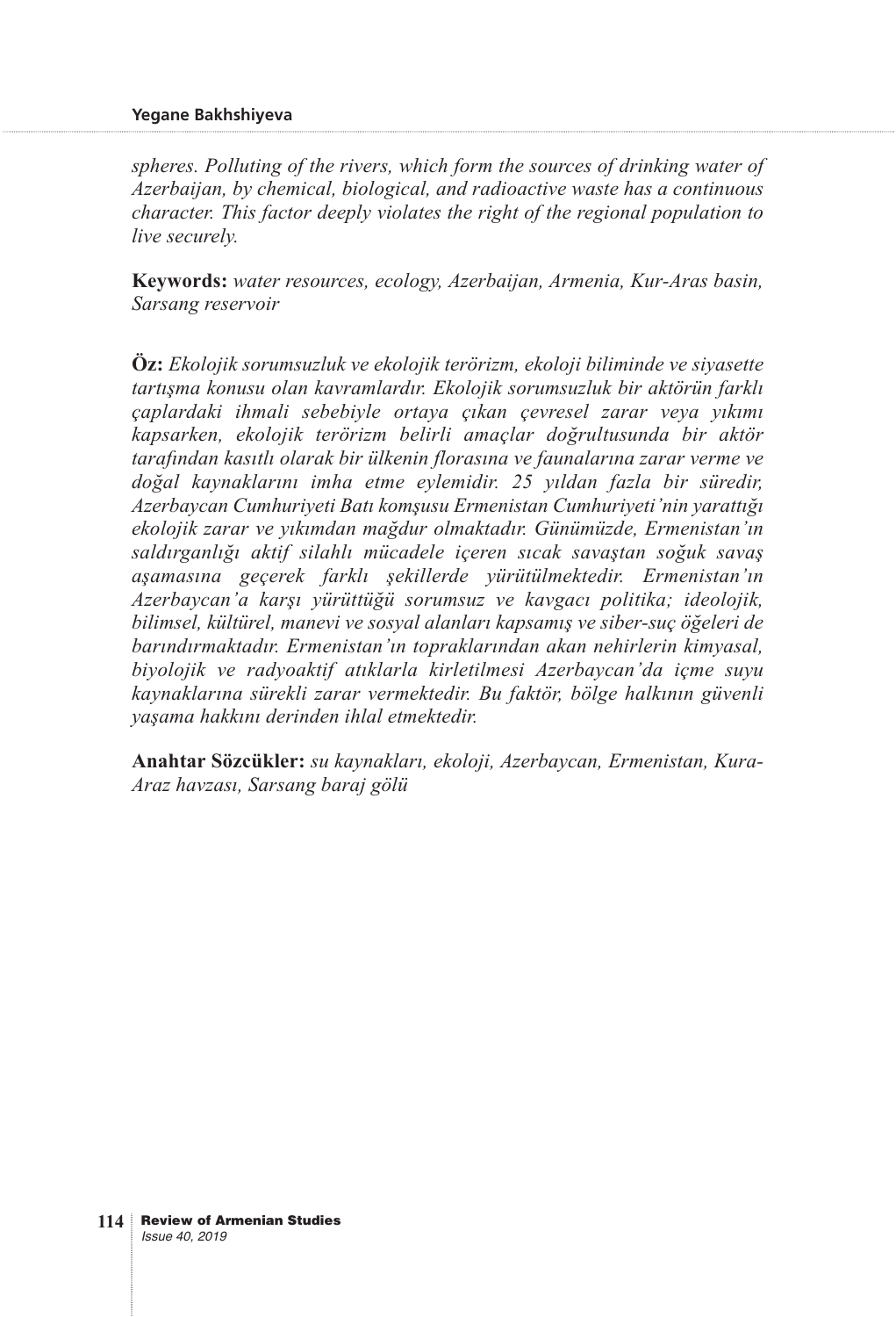### **Introduction**

The water-related aspects of the Nagorno-Karabakh conflict between the Republic of Armenia and the Republic of Azerbaijan in international law, as well as the use of fresh water sources and hydrotechnical devices in the conduct of hydrological, hydropower and ecological sabotage actions are not sufficiently studied. The irresponsible and belligerent policy of Armenia against Azerbaijan is quite diverse in terms of its essence and its implementation mechanisms. In this context, two concepts can be used to categorize Armenia's actions: ecological irresponsibility and ecological terrorism. Both concepts have rising importance in terms of ecology and politics. While ecological irresponsibility entails negligence of varying magnitude on part of an actor that results in environmental harm or destruction, ecological terrorism involves an actor deliberately damaging a country's flora and fauna and destroying its natural resources for specific purposes.

The sheer scale of the damage and destruction towards the ecology of Azerbaijan emanating from Armenia gives the impression that Armenia's actions are deliberate and as such may be deemed as "ecological terrorism". However, there is no definitive proof that Armenia's ecological harm and destruction towards Azerbaijan is based on a deliberate policy. We can therefore state that, at the very least, due to gross negligence, incompetence, lack of inspection, or a combination of these, Armenia is engaged in grave ecological irresponsibility that is constantly victimizing Azerbaijan.

At the same time, the unconstructive approach shown by international organizations in the Armenian-Azerbaijani Nagorno-Karabakh conflict serves to deteriorate the situation in the region. Armenia, by taking advantage of the ineffectiveness of the Organization for Security and Co-operation in Europe (OSCE) Minsk Group and its co-chairs' (Russia, the US, and France) lenient approach towards Armenia regarding the resolution of the conflict, extends the settlement of the conflict by baseless excuses. By support given by third party countries that serve as its patrons, official Yerevan is delaying the conclusion of any contract with the regional states on the management, utilization, protection of the transboundary water resources and the determination of water quotas. This further intensifies ecological harm and destruction directed against Azerbaijan. Meanwhile, Armenia makes up excuses on being a legitimate successor of the USSR, and thus continues to lean on the provisions of the USSR's agreements with Turkey in 1924 and with Iran in  $1957.<sup>1</sup>$ 

<sup>1 &</sup>quot;Russia ii. Iranian-Soviet relations (1917-1991)," *IranicaOnline.org*, July 20, 2009, http://www.iranicaonline.org/articles/russia-ii-iranian-soviet-relations-1917-1991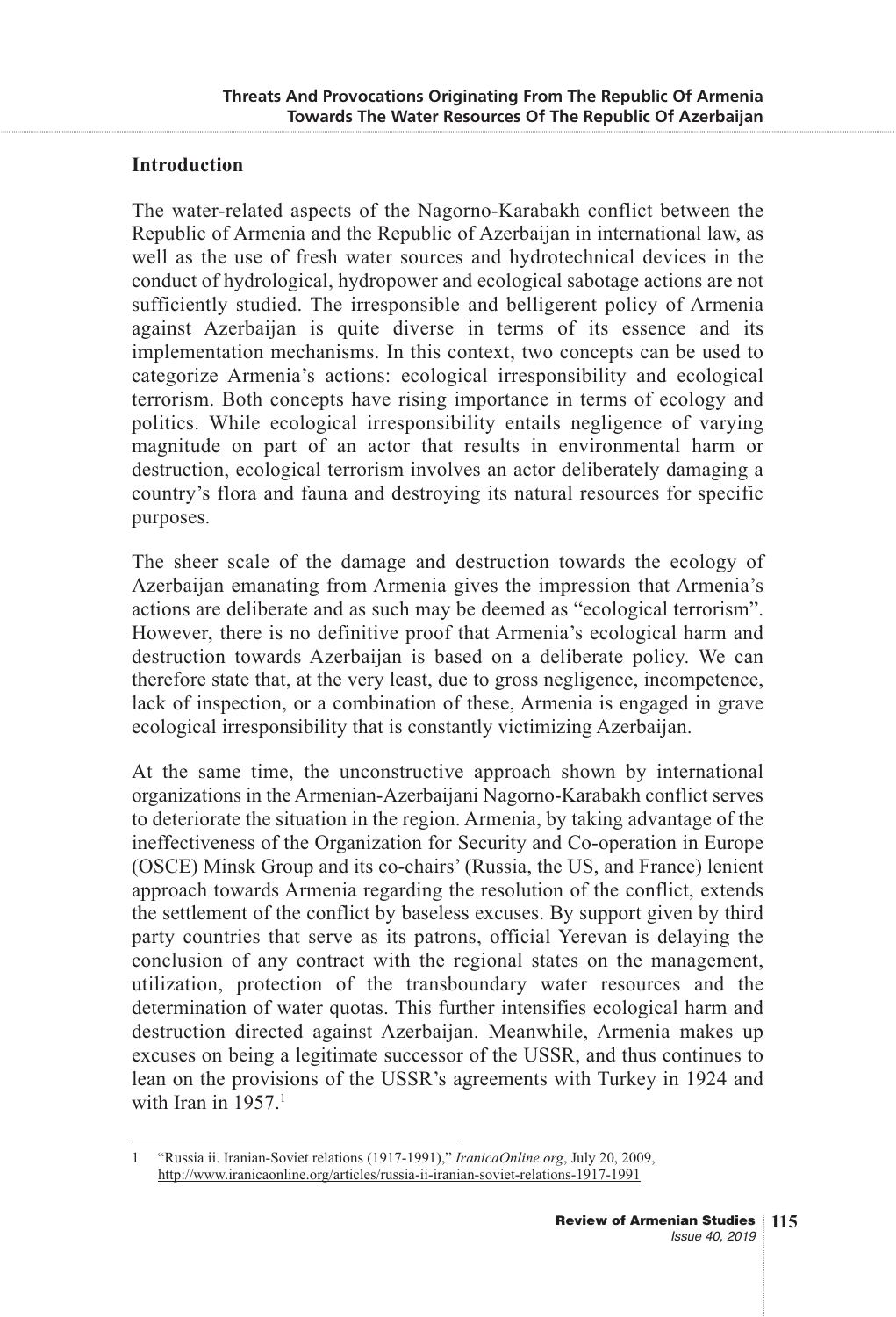## **Ecological problems of the Kur-Aras basin**

75% of Azerbaijan's territory is located downstream of the Kur River basin. Each year, 350 million cubic meters of water passing through Armenia is polluted with tons of chemical and biological items and flow into the Kur River basin. Moreover, microflora and microfauna in the territory of Azerbaijan along the 43 km of the Aras River has been completely destroyed.<sup>2</sup> As a result of the direct impact of Armenia's ecological irresponsibility, the level of water pollution in the Aras River has reached abnormal levels. The acidity indicator in the river -the pH level- has decreased to 2.4, and the microflora by decreased by 180-200 times. At the same time, valuable fish species have been cut off in the Aras River. It has been determined that 21 species of fish were reduced to 16 species in the last 10-15 years.<sup>3</sup>

Organic contaminants that are detected in the Aras River are also at abnormal levels. The amount of phenols in the indicated area is 220-1160 times, heavy metal salts (copper, molybdenum, etc.) 36-48 times, nitrogen-phosphorus salts 26-34 times, chlorides 28 times, and oil hydrocarbons are 73-113 times higher than the solids. At the same time, high-temperature industrial wastewater has a negative impact on the temperature and gas regime of the river. The results of the analysis of samples taken from the bottom of the river indicate that the amount of heavy metals in the Aras River is much higher than normal. The amount of toxic substances in the water is more than 50% above the norm. Therefore, contamination of the Aras River with various toxic wastes threatens the existence of flora and fauna.4

The main sections of the Aras River flow through Armenia and despite all international pressure, the Metsamor Nuclear Power Plant operates in the territory of the country and its waste is flowing through the left tributary of Aras – Zangi (Razdan) river.<sup>5</sup> The activities of Metsamor NPP have direct impact on Aras River, as 12-16,000 m<sup>3</sup> pollution is discharged to the river per day. So, it will eventually cause great harm for Aras and its arms in the future.<sup>6</sup>

<sup>2</sup> Azerbaijan National Academy of Sciences, "Country Study on Biodiversity of the Republic of Azerbaijan - First National Report to the Convention on Biological Diversity," *UN Convention on Biological Diversity* website, Baku (2004): 27, 38, https://www.cbd.int/doc/world/az/az-nr-01-p1-en.pdf

<sup>3</sup> Azərbaycan ərazilərinin Ermənistan tərəfindən işğalı nəticəsində itki və tələfatların qiymətləndirilməsi üzrə İşçi Qrupu, *Azərbaycan Respublikası Ekologiya və Təbii Sərvətlər Nazirliyinin məlumat materialları əsasında erməni silahlı təcavüzü və işğal nəticəsində ətraf mühit və təbii sərvətlərə vurulmuş zərərlərin qiymətləndirilməsi (hesabat)* (Bakı: Azərbaycan Respublikası Ekologiya və Təbii Sərvətlər Nazirliyi, 2015), 156-158, http://eco.gov.az/az/nazirlik/xeber?newsID=6574

<sup>4</sup> A. Qurbanov, *Hidroböhran, hidromünaqişələr və hidrostrategiya* (Bakı: Azərbaycan Respublikasının Prezidenti Yanında Strateji Araşdırmalar Mərkəzi, 2013), 97-100.

<sup>5</sup> Р. Велизаде, *Мецаморская АЭС-экологическая бомба для региона* (Баку: Элм, 2017), 69, 110.

<sup>6</sup> Q.Ş. Məmmədov ve M.Y. Xəlilov, *Ekologiya, ətraf mühit və insan* (Bakı: Elm, 2006), 362-364, http://files.preslib.az/projects/azereco/az/eco\_m2\_3.pdf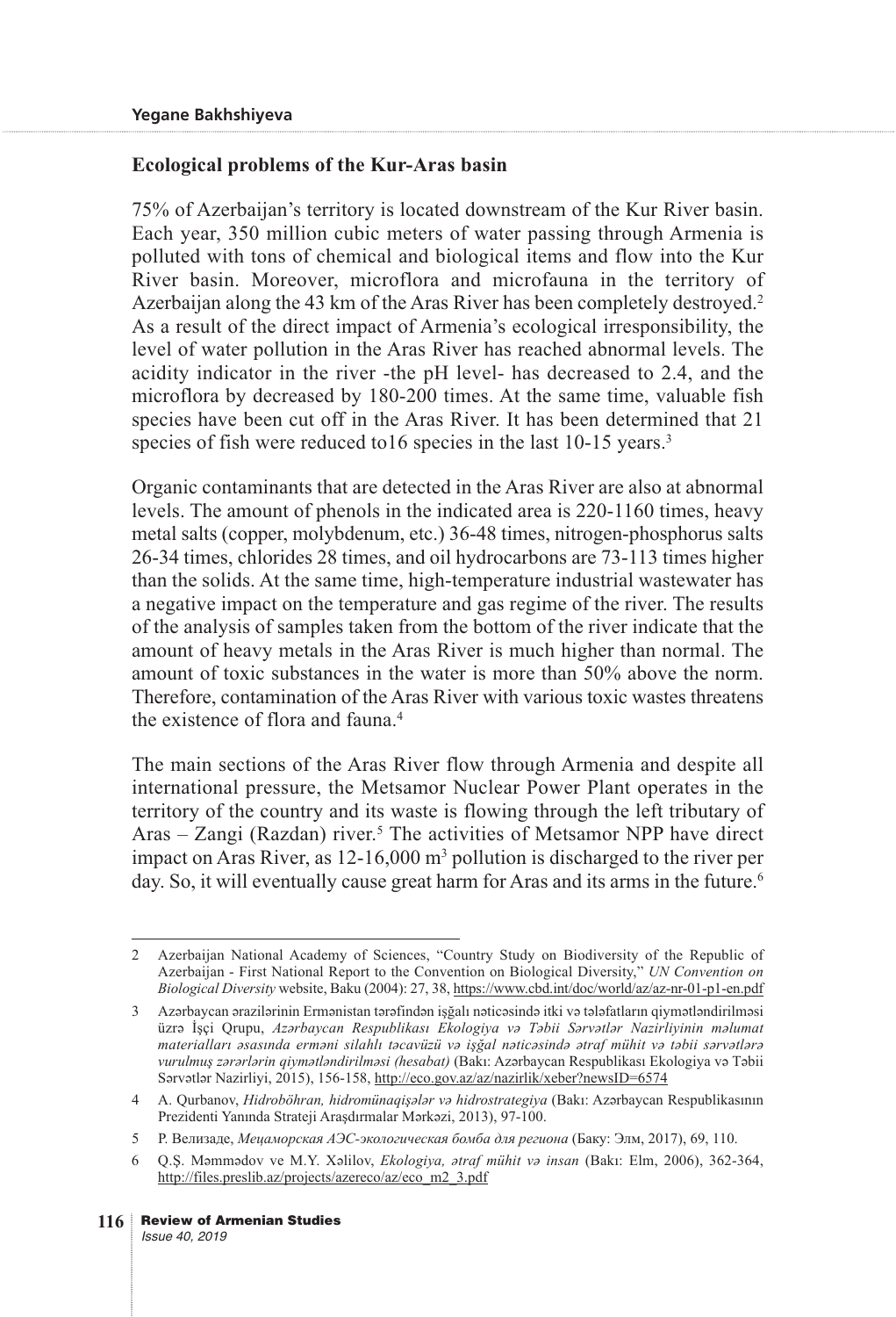Considering that Armenia has not joined the 1992 United Nations Economic Commission for Europe (UNECE) "Convention on the Protection and Use of Transboundary Watercourses and International Lakes" and the amount of highly hazardous substances flowing from Armenia into Azerbaijan, it is possible to conclude that the region is heading towards an ecological catastrophe.

Additionally, there are wide-spread opinions both in neighboring Turkey and Azerbaijan that the activity of the Metsamor NPP is a serious threat to the health of the population living in the Iğdır region of Turkey, which is located only 15 km away from the powerplant.7 According to experts, Armenia's Metsamor and Bulgaria's Kozladuy nuclear power plants are the most dangerous energy enterprises in Europe.<sup>8</sup>

The Okhchuchay River, flowing through Shirikan village of Zangilan region, is polluted with chemical contaminants of Qajaran copper-molybdenum, Gafan copper ore-extraction plants and biological polluted waters of Gafan-Qajaran cities (including villages, hospitals, agricultural facilities) located in Armenia. This has turned the river basin into a "dead zone." The 43 km<sup>2</sup> area of the river falling into the territory of Azerbaijan and 455 km2 of the catchment area are constantly polluted. As a result, microflora and microfauna have been destroyed, and the self-cleaning process of the river water has stopped. The main reason for the pollution of Agstafachay, the right bank of the Kur River, is the discharge of one million cubic meters of waste from Armenia's Ijevan and Dilican settlements, and industrial enterprises. Thus, the amount of phenol in the river has exceeded the norm by 35-45 times. The water reservoir built on it is a serious threat to the population of the North-West region of Azerbaijan.<sup>9</sup>

The Armenian population in the Khojavand region of Azerbaijan, which is occupied by Armenia, discharge wastewater from industrial enterprises to the transboundary water. The Hanashan River, flowing from the west to the east, is contaminated by wastes of the central hospital of Khojavend (Martuni) 200- 300 meters away. It is also situated 200 meters away from the pig and cattle complex in that area. It should be noted that, as a result of the intervention by Armenian farmers who cross the occupied area, a small lake has emerged. This water source is the sole source of water in the area and is used for

<sup>7 &</sup>quot;Metsamor Nükleer Santrali Iğdır İçin Son Derece Tehlikelidir," *Türksam*, Haziran 29, 2006, http://turksam.org/metsamor-nukleer-santrali-igdir-icin-son-derece-tehlikelidir

<sup>8 &</sup>quot;Is Armenia's Nuclear Plant the World's Most Dangerous?" *National Geographic*, April 14, 2011, https://www.nationalgeographic.com/news/energy/2011/04/110412-most-dangerous-nuclear-plantarmenia/

<sup>9</sup> V. Vəliyev, "Araz çayının ekoloji durumu həyəcan təbili çalır," *Azərbaycan Milli Kitabxanası*, May 31, 2014, http://www.anl.az/down/meqale/zaman/2014/may/374173.htm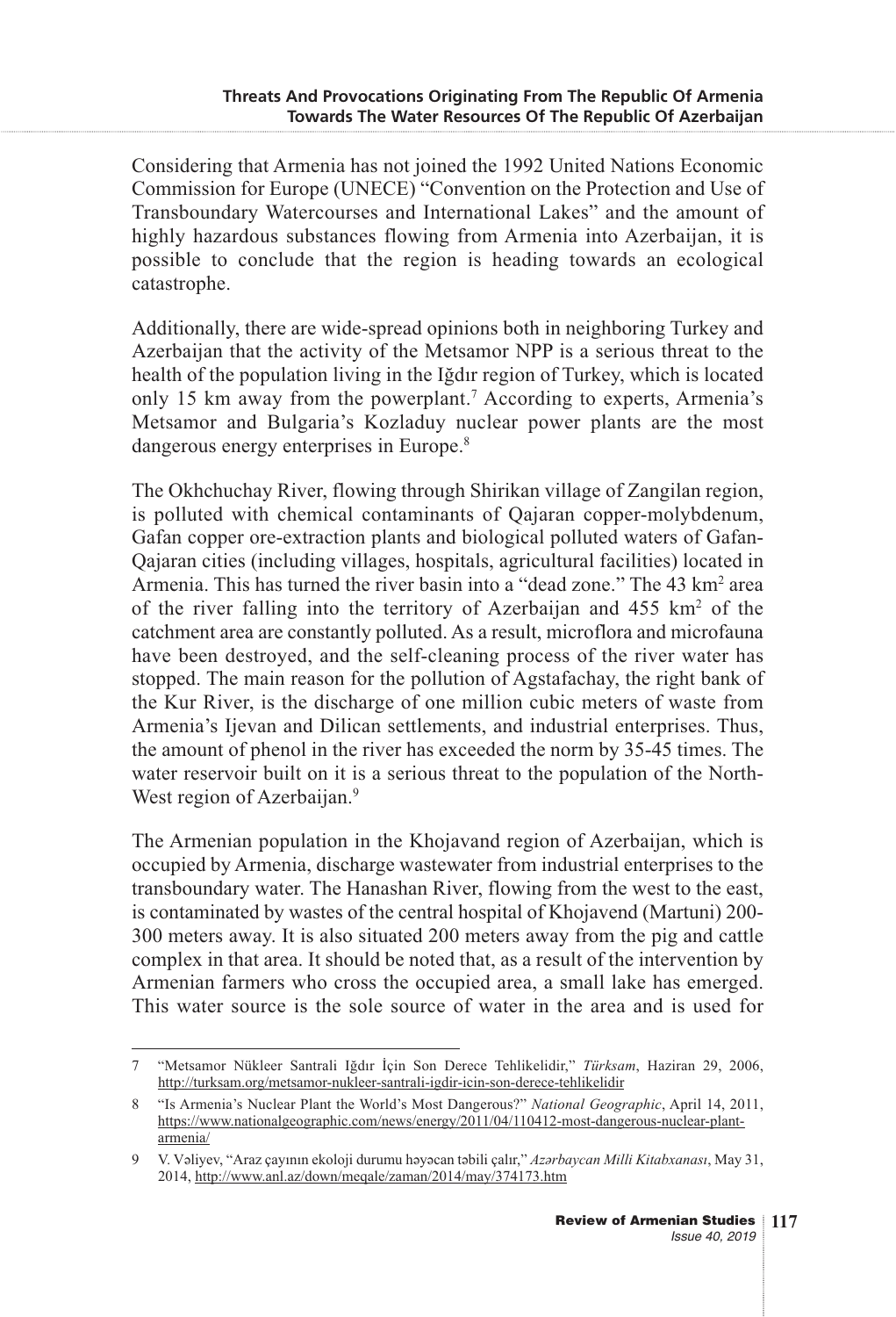drinking water, as well as for various purposes (e.g. planting areas, watering animals, etc.). In the ecological and sanitary specimens taken from that water source, microbes have been found to be more than the norm. Especially in the rainfall, the river is even more polluted due to the increased water as a result of floods, all of which flow into the Khangızı (Orcenikidze) Channel.10

Other rivers, flowing from the west to the east, are fed mainly by rains and snow waters and are polluted with various waste near Agdam, Asgaran, Khankendi and other settlements. The absence of any information about the current ecological situation of the occupied territories of Azerbaijan creates great difficulty. Armenia, which exercises effective control over these areas, seems to be concealing the real ecological situation there, and it is only possible to make general judgments about the situation.

Hydrometeorological observations have a great importance in the study of the environmental conditions of any country, especially for meteorological forecasts. This is also true for the assessment of water resources in the occupied territories of Azerbaijan. It previously had long-term observation equipment in meteorological stations such as in Khankendi, Shusha, Lachin, Kalbajar, Agdam, Fuzuli, Madagiz, Khargonchay, Lachin, Minkend, Sarsang water reservoir in Umutlu, and Khachinchay Vankeli Bridge. The hydrometeorological stations possessed all manner of high-end equipment of the time, such as the one in Oxfar Jayla, but as a result of occupation, hydrometeorological observations were discontinued in the 17 hydrological sites that were destroyed. The forced stopping of observations at stations does not allow the study of hydrometeorological conditions of the area. When calculated at market value, the loss of the hydrometeorological observation stations in the occupied territories and the related infrastructure amounts to about 7.7 million Manats (approximately 4.5 million US Dollars).<sup>11</sup>

The water resources of Kalbajar and Lachin districts, occupied by Armenia, are of strategic importance, because the Lachin district was a buffer zone that protected the Nagorno-Karabakh region of Azerbaijan from Armenian occupation. After the occupation of Lachin district on May 16, 1992, Armenia was easily able to enter the Nagorno-Karabakh region. Armenian statistics predicted that in the future, the population of the occupied Nagorno-Karabakh region could reach 200,000 people and estimated that annual freshwater demand for agricultural and domestic use would be 365 million m<sup>3</sup>. This was 59% more than the reserves of Sarsang reservoir. It is no coincidence that

<sup>10</sup> Azərbaycan … İşçi Qrupu, *Azərbaycan Respublikası Ekologiya və Təbii Sərvətlər Nazirliyinin…*, 156- 158 ; E. Paşayev ve F.H. Həsənov, *"Azdövsutəslayihə" İnstitutunun Tarixi Və İnkişaf Yolu* (Bakı: Şərq-Qərb, 2010), 38, http://anl.az/el/p/pe\_ait&iy.pdf

<sup>11</sup> Azərbaycan … İşçi Qrupu, *Azərbaycan Respublikası Ekologiya və Təbii Sərvətlər Nazirliyinin…*, 140- 149.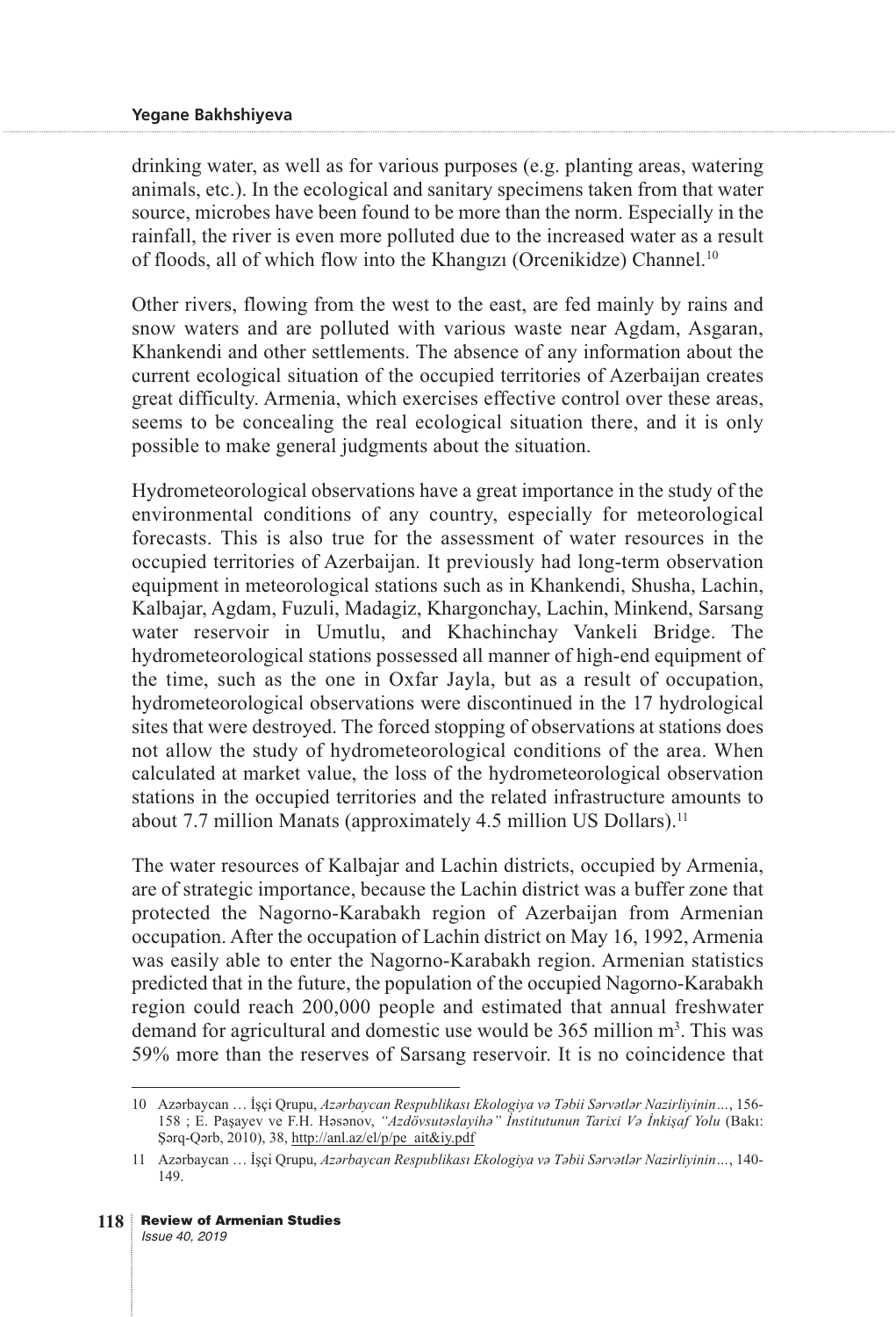official Yerevan alleged that the water problems of the Kalbajar and Lachin regions are somehow due to Azerbaijan's hydro-politics towards these regions.12

The control of the flow of water resources into Azerbaijan by Armenia entails significant risks for Azerbaijan. Armenian politician Melik-Shahnazaryan explains the essence of the situation of the water resources and how it is hoped to affect Azerbaijan as follows:

"The Armenian state must limit the supply of water to Azerbaijan by all means, and should take the example of Turkey in the transformation of water resources into political influence and should not ignore the complaints addressed to international organizations by Azerbaijan. Today, Armenia's activities should be directed against the food security of Azerbaijan and create serious water shortages in the country to achieve social-political tensions, mass protests and clashes on the national ground. The sharp reduction of water resources flowing from the territory of Armenia will have a crushing blow to Azerbaijan's agriculture. At the same time, the population living in Armenia's and Nagorno-Karabakh's border areas (Agstafa, Tovuz, Gazakh, Goranboy, Terter, Barda, Agjabadi, Beylagan, Aghdam and Fuzuli) will be displaced voluntarily after the deprivation of irrigated lands and pastures. The water crisis will have a serious impact on the socioeconomic situation of Shamkir, Gadabay and Imishli regions. Moreover, Armenia must minimize the transboundary water supply to Azerbaijan by building new water reservoirs and hydroelectric power stations on transboundary rivers."<sup>13</sup>

Melik-Shahnazarian proposed the idea of firstly cutting off the rivers. According to him, the part of Aghstafa, Tovuz, Gazakh, Goranboy, Terter, Barda, Agjabedi, Beylagan, Agdam and Fuzuli regions controlled by Azerbaijan depends on the rivers starting from the territories completely controlled by Armenian and Armenian groups. Therefore, Armenia should make use this "advantage". The Armenian author writes that if at least half of these rivers can be cut-off, then Azerbaijan will face severe shortage of water, and the volume of water in Aras and Kura Rivers will be sharply reduced.<sup>14</sup>

The National Environmental Monitoring Department of the Azerbaijani Ministry of Ecology and Natural Resources conducted further monitoring for

<sup>12</sup> Azərbaycan … İşçi Qrupu, *Azərbaycan Respublikası Ekologiya və Təbii Sərvətlər Nazirliyinin…*, 140- 149.

<sup>13</sup> Qurbanov, *Hidroböhran, hidromünaqişələr və hidrostrategiya*, 97-100.

<sup>14</sup> Qurbanov, *Hidroböhran, hidromünaqişələr və hidrostrategiya*, 97-100.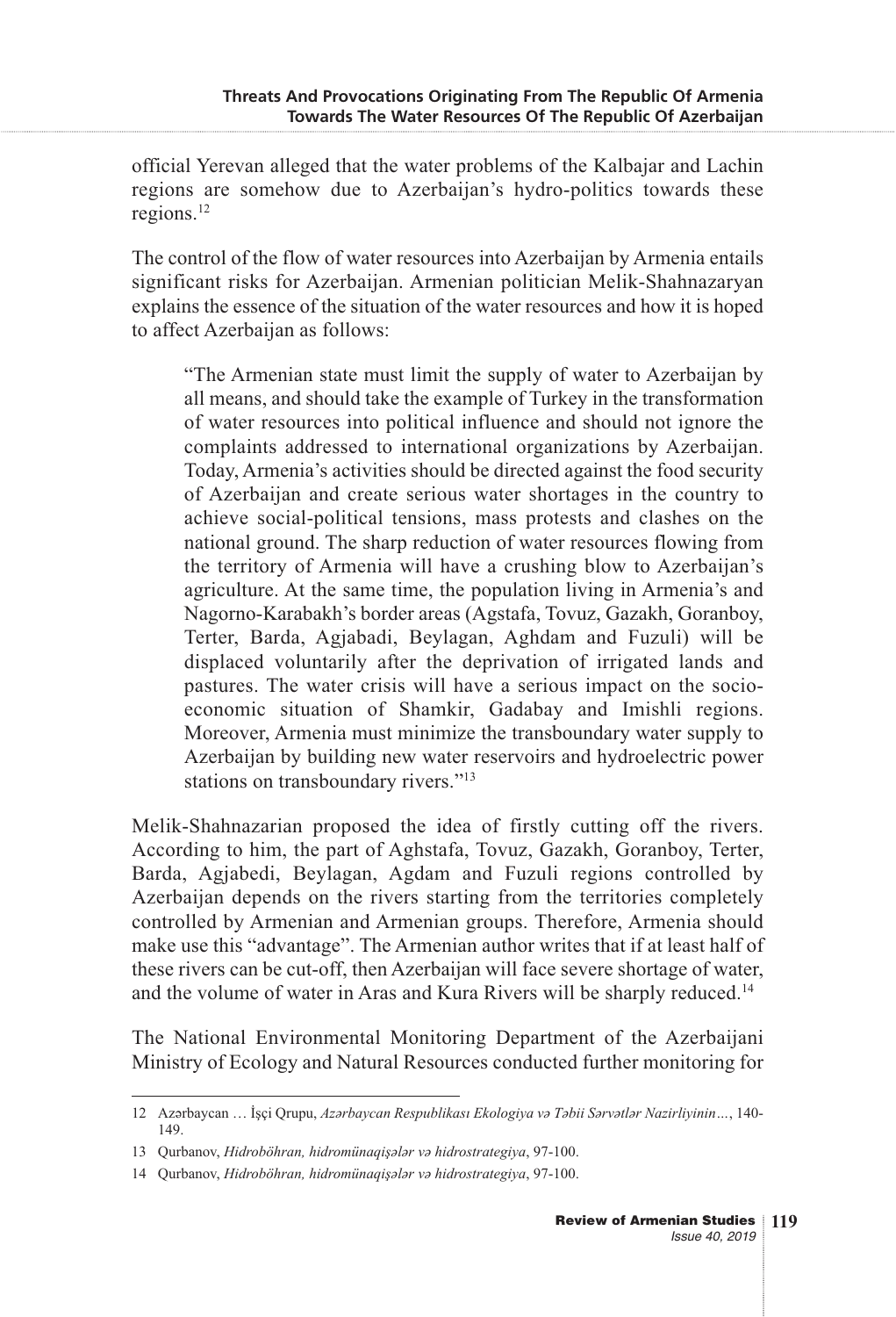the first quarter of September 2015 to study pollution of Kur and Aras transboundary rivers. In the first quarter of September, water consumption in the Kur River increased by 15  $\text{m}^3/\text{sec}$  to 124  $\text{m}^3/\text{sec}$  in the third quarter of August. According to the results of the monitoring, the amount of biogenic substances in the Kur River has exceeded the norm by the impact of wastes and industrial wastewater discharges directly to water bodies from Georgia and Armenia. Specific pollutants in water contain phenols at multiple times the normal levels: 4.6 in Shikhli-2, 4.3 in Agstafachay and 3 in Agstafachay water reservoir (YVQH). Again, according to the results of the monitoring, the phenol crossed the HVDC on the Aras River by multiple times the normal level; 3.3 in Horadiz, 2.7 in Shahsevan, and 2.2 times in Bahramtepe. Meanwhile, copper compounds in the Kur and Aras Rivers have varied within the norm at every point. The oxygen regime of water has changed at all points within the sanitary norms of 6.74-7.43 mg/l. In general, it is possible to monitor the contamination of copper compounds in all three stations of the Araz River throughout the year.<sup>15</sup>

The occupation of Azerbaijan villages, Gulustan and Talish, are another episode of irresponsible acts by Armenia. On November 19, 2010, there was severe pollution in the Inchiçay which is not far from Murov Mountain. Harmful activity was detected emanating from Tapkaragoyunlu Village, where water flowed to Incicay, and this was reported to the Territorial Ecology and Natural Resources Department of Azerbaijani Ministry of Ecology and Natural Resources (Goranboy, Naftalan, Samukh, Dashkasan, Goygol). A team of experts from the Ministry was created to assess the environmental situation. Analysis were made at the central analytical laboratory of hazardous chemicals in the samples taken from the water and a considerable deterioration in the quality of river water was recorded. The analysis shows that the hydrogen indicator in the giant water of the hydrocarbonated water group has dropped sharply from the alkaline to the acidic environment and the water oxygen regime has been severely damaged. The amount of active synthetic organic substances (detergents), nitrogen compounds, mainly ammonium and metal compounds, from harmful contaminants, was higher than the norm.<sup>16</sup>

The next significant event by Armenia occurred on August 31, 2011, was the presentation of a series of new environmental sabotage actions against Azerbaijan. Thus, the territory of the Voskepar River flowing from Armenia to Azerbaijan has been changed, the water is directed to the newly constructed concrete irrigation canal. The river, which had previously been poured into the Joghaz reservoir, would now "meet the needs of thirsty Armenian villages"

<sup>15</sup> Azərbaycan … İşçi Qrupu, *Azərbaycan Respublikası Ekologiya və Təbii Sərvətlər Nazirliyinin…*, 140- 149.

<sup>16</sup> Azərbaycan … İşçi Qrupu, *Azərbaycan Respublikası Ekologiya və Təbii Sərvətlər Nazirliyinin…*, 140- 149.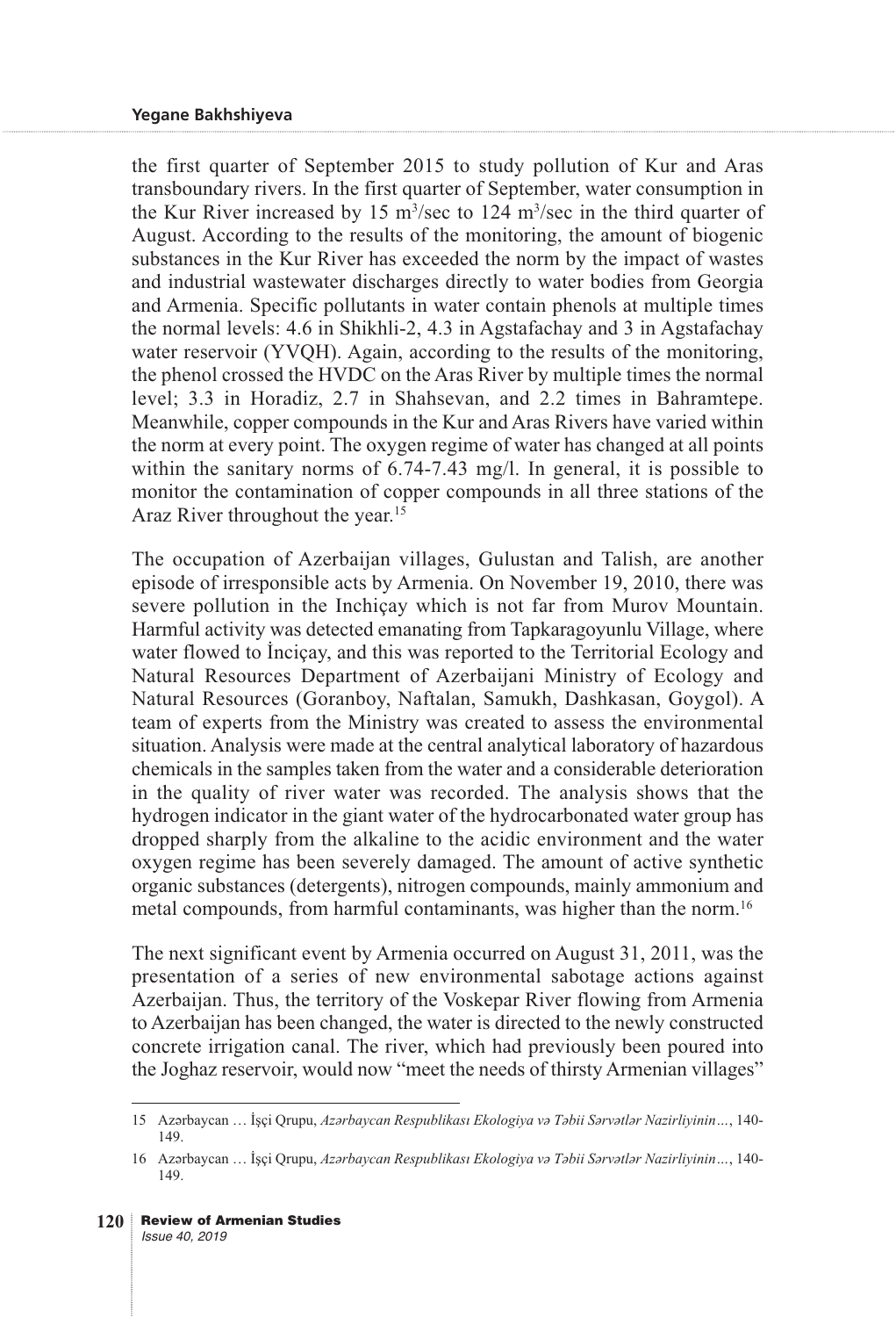without reaching the borders of Azerbaijan. The project and construction work of the new channel was funded by the UN International Fund for Agricultural Development, with a total budget of 5.4 million US Dollars. Armenian President of the time Serzh Sargsyan, who attended in the opening ceremony, congratulated the Armenian people on the "historic event," adding that besides the Voskepar Project, more than eight hydropower facilities would be built and put into operation in the near future.<sup>17</sup>

The territory of Azerbaijan is rich in various types of mineral waters. It is known that more than 200 mineral water springs, distinguished by the diversity of chemical and gas composition, variety of heat, and containing more than 1,000 natural output, depend on the geological structure and hydrogeological formation conditions. The hundreds of diverse mineral-water springs in the occupied areas constitute 39.6% of the total geological reserves of Azerbaijani mineral waters. The area, especially the Shusha, Lachin and Kalbajar regions, have very large mineral resources. In the Lachin-Kalbajar region, 63 springs are divided into two areas, Istisu (Kalbajar region) and Ilisu (Lachin region).

Because of their composition, quality and therapeutic properties, these waters are on par with world-famous "Karlovy Vary", "Narzan", "Kislovodsk", and "Jeleznovodsk" springs, even though they are some of their properties. The mineral waters in the Kalbajar region differs especially in terms of their favorable gas and chemical composition, high temperatures, and great natural resources. These mineral waters have healing properties for both external and internal diseases. Thus, a large spa and mineral water filling plant was built over the Istisu Spring in the 1980s. That plant produced 800,000 liters of water a day. Different internal diseases were treated with Turşsu mineral spring, located 17 kms from Shusha City. Water was supplied from the Turşsu mineral spring to Shusha. The polluting of the natural water basins such as Big Alagol, Small Alagol, Zalkhagol, Canligol, Garagol, Alagol, Illigli Garagol in the occupied territories also caused additional environmental problems for the Azerbaijan in the proceeding years.<sup>18</sup>

The thermal waters of the area distinguished by their unique composition. Hydrogeological exploration works were being carried out in Kalbajar District, Upper and Lower Istisu, Bağırsaq, Kashdek, Lachin, Tursu, Shirlan and other mineral water fields in Ilisu, Minkand, Shusha regions to build lucrative factories and health facilities. By the decision of the Council of Ministers of the Azerbaijan SSR dated November 1, 1990 on reconstruction

<sup>17</sup> Qurbanov, *Hidroböhran, hidromünaqişələr və hidrostrategiya*, 97-100.

<sup>18</sup> Azərbaycan … İşçi Qrupu, *Azərbaycan Respublikası Ekologiya və Təbii Sərvətlər Nazirliyinin…*, 152- 155.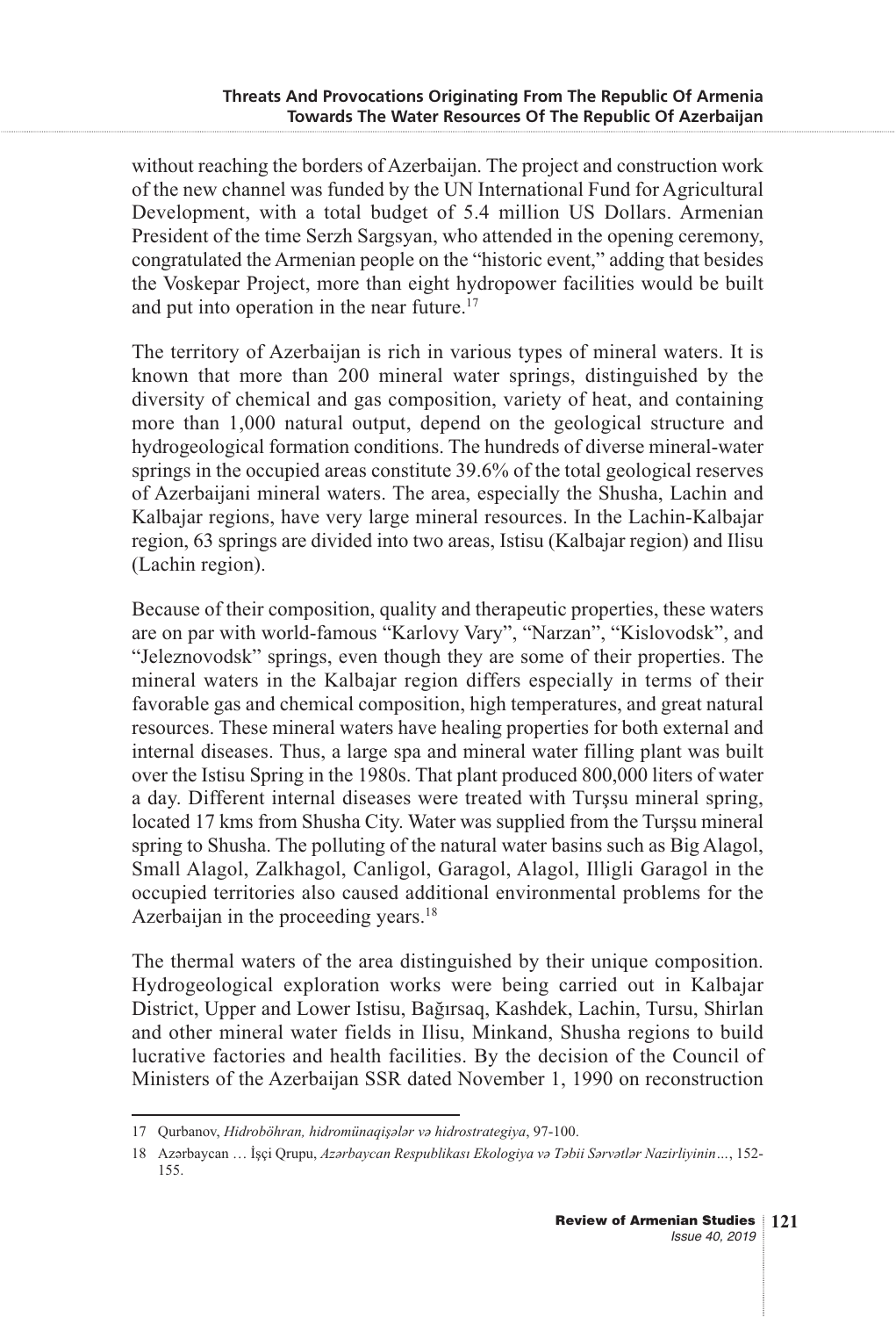of mineral water disposal enterprises and construction of new plants, the reconstruction of Istisu and Turshsu mineral water plants was resumed. Unfortunately, the occupation of the territories did not allow the realization of the mentioned project. Very precious resorts located in the central part of the Lesser Caucasus, 1500-2800 meters above sea level -Top Istisu, Low Istisu, Goturlu, Chartakar, Ilisu, Turshsu and other mineral springs- are vacant today.

The destruction of forests that are an integral part of the biosphere is also causing serious damage to nature. The fires in the occupied territories have damaged the land cover. Forest areas of Kalbajar, Lachin, Aghdere regions of Azerbaijan are currently occupied. These forests are used for various purposes by cutting Eldar pine, oak, peanut, pine, lime and other valuable trees. Also, the decline in forest spaces also affects the water cycle in the ecosystem. Destruction of the plant cover accelerates the flow of water because trees, bushes and herbs have the ability to catch water and deaccelerate its flow. Thus, forests play an indispensable role in the protection of lands and water resources. Destruction of forests also causes erosion, increased flood risk and water scarcity.

The damage caused to nature of the occupied territories of Azerbaijan does not end there. Armenia has occupied several preserved sites and many valuable natural-historical monuments in the occupied territories of Azerbaijan Republic. These include the Basitay State Reserve, Karagöl State Reserve, Lachin, Gubadli, Dashalti, and Arasbay. Besides, 269 thousand hectares of forest areas and 6 geological objects have been destroyed. The preserved sites in the occupied zone are in a very poor state. In the place called Argunash, near the Fuzuli region, the forest area was completely destroyed by Armenian groups in order to carry out construction, cut valuable trees, and to construct a road between Hadrut and Tug.

### **Occupied Sarsang Water Reservoir**

The development of irrigation agriculture in Azerbaijan, which is considered as a dry region, is an important issue for the city and villages to supply water. Small Caucasus Mountains, currently under the occupation of Armenia, are of great importance for the formation of water resources of Azerbaijan. All the rivers deriving their source from these mountains, especially Tartar, Hakari, Khachinchay, Kondalanchay and others, which are the right sides of the Kura, bring plenty of water to the flat areas. Artificial lakes and irrigation canals have been created on some of them. One of such complexes used for irrigation and electricity generation is the Tartar Hydrocomplex. The Tartar River begins in Kalbajar region and passes through the territory of Agdere,

<sup>122</sup> **Review of Armenian Studies** Issue 40, 2019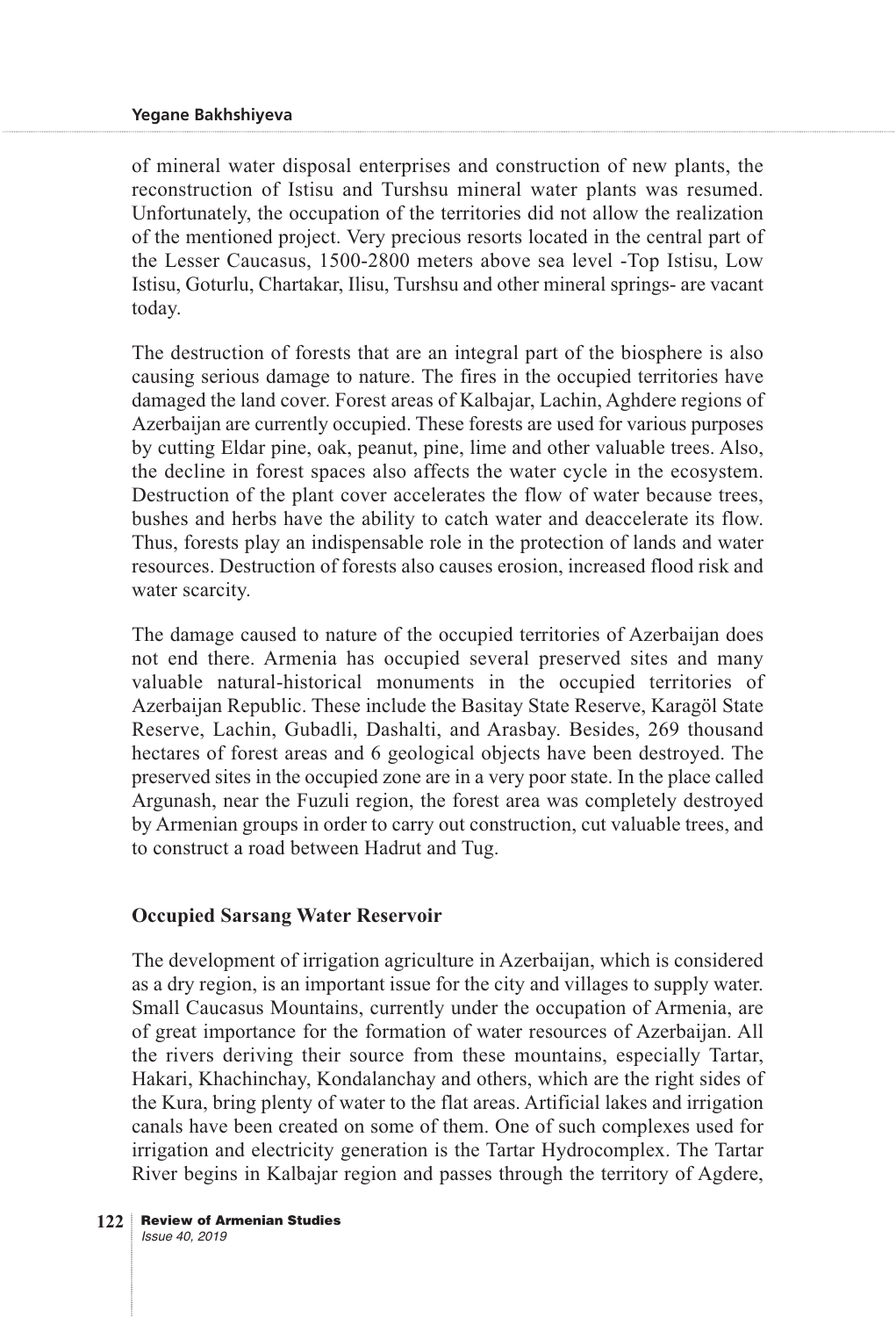Tartar and Barda and flows into the Kur river. Tutqu, Lev and Ayrim are the rivers of the Tartar River. The Sarsang Reservoir was built on the Tartar River in 1976 on the octaves known as the Garia Bridges. There are 3 bridges in Agdere region. The first bridge is located in the Sarsang Valley where the present water reservoir was built. That bridge was built in such a safe location that it was planned to construct a corridor in the 1970s, just as the bridge was built. Because in this section and in the area, the right and left coast of the Tartar River consisted of rocky cliffs and favorable geographical location, which could be used in the future.<sup>19</sup>

The Sarsang reservoir was created by the capital investment allocated to the Azerbaijan SSR. Its total water capacity is 560 million  $m<sup>3</sup>$  and the height of the dam is 125 meters. Sarsang Water Reservoir is the highest water reservoir in the country. This reservoir is currently in the occupied Agdere region.<sup>20</sup> It provided irrigation water to nearly 100,000 hectares of land in 6 districts of Azerbaijan (Terter, Agdam, Barda, Goranboy, Yevlakh and Agjabedi). Regular maintenance work had been carried out by Azerbaijani specialists to ensure the safety of the projects. However, ecological and technical crisis in the water reservoir is continuing because of the disruptive activities of Armenia in the region. The use of this water is extremely dangerous for the population of the nearby villages.<sup>21</sup>

It should also be noted that the Sarsang Hydroelectric Power Station, established at the Tartar Hydroelectric Complex, produces electricity for Armenians. The so-called Armenian Nagorno-Karabakh regime does not fulfill any responsibility regarding the protection of the ecological situation in the occupied territories, so the environmental conditions are getting worse in these territories.

<sup>19</sup> İ. Qasımov, "Qarabağ müharibəsi veteranı, II qrup Qarabağ əlili, yerli sakin. Sərsəng su anbarı," *Yeni Tərtər qəzeti*, Noyabr 15, 2017.

<sup>20</sup> R. Rzayev, "The Occupied Sarsang Water Reservoir As A Means Of Hydro-Diversion And Hydro-Terror By Armenia Against Azerbaijan" (Global And Regional Hydropolitical Problems In The Context Of International Cooperation And Security, International Conference, Baku, 2014): 33-36.

<sup>21</sup> Tuğba Evrim Maden, *Weaponization of Water: The Case of Sarsang Reservoir* (Ankara: Berikan Yayınevi, 2017), 111.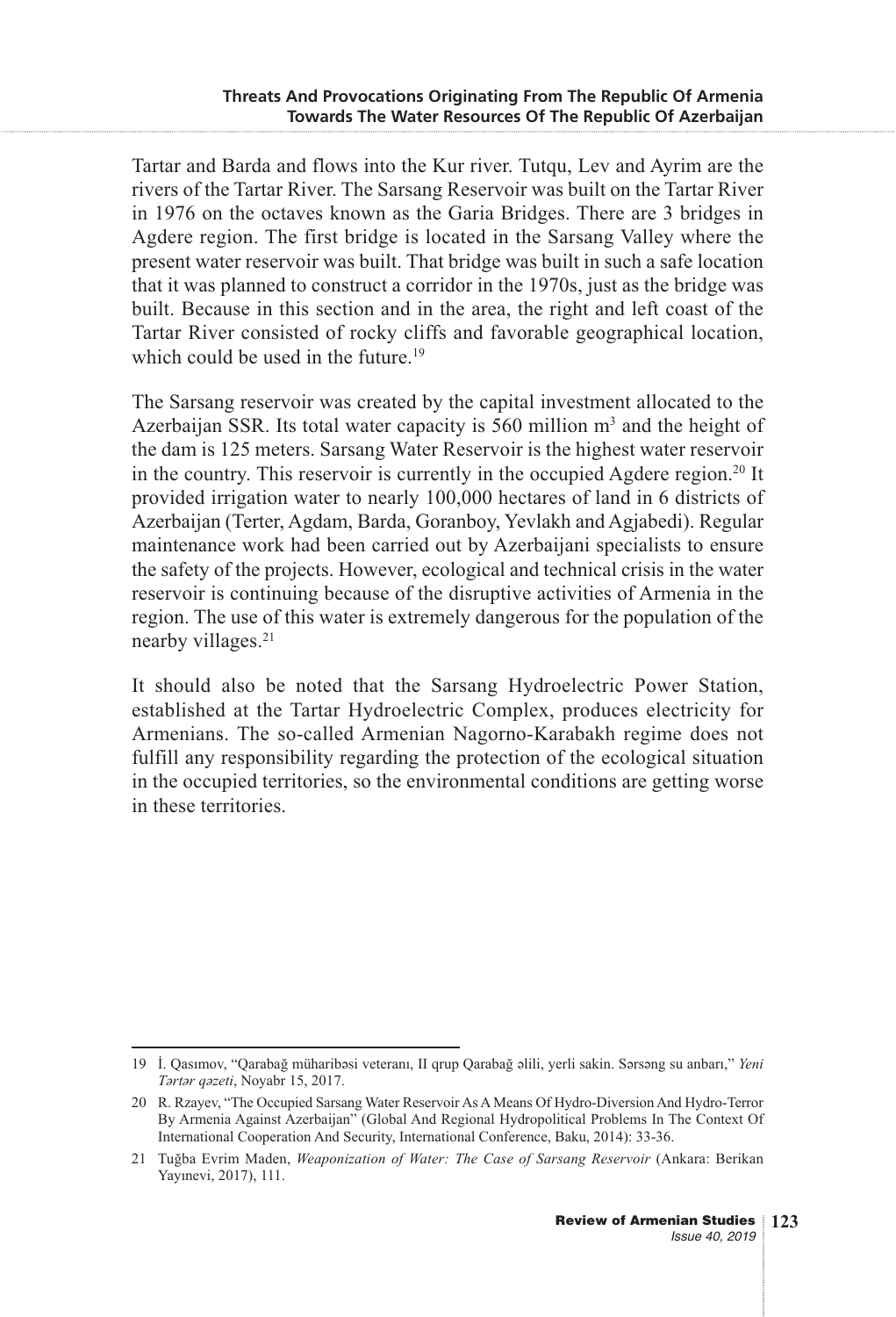

Sarsang Water Reservoir in Agdere

Due to the occupation of the Sarsang Reservoir, the inability to supply irrigation water to 100,000 hectares of land has had an irreversible damage to this region of Azerbaijan. At present, the Sarsang Reservoir is in a state of emergency for over 25 years due to the lack of technical maintenance. That is why, the Sarsang Reservoir remaining under occupation causes serious problems for the 138,000 people of Nagorno-Karabakh (located in its lowrelief) and the 400,000 people in the Lower Karabagh region whom rely on it for drinking water. It should be noted that, if a dangerous situation arises, the destruction of the dam can destroy the territory and population within one hour.<sup>22</sup>

There are two approaches to calculating the damage to Azerbaijan's economy as a result of the impossibility of using the Sarsang Water Reservoir: electricity generation and irrigation of cultivated lands.

As mentioned above, the Sarsang reservoir gathers  $125$  million m<sup>3</sup> per year for electricity production. According to the Decision of the Tariff (Price) Council of Azerbaijan, the retail price of electricity is 0.06 manats/kWh for all consumers. This means:  $125,000,000$  kwh/year x  $0.06$  kWh =  $7,500,000$ Manats (4,400,000 US Dollars) per year of economic damage.

<sup>22</sup> H. Sarıkaya, "How to Reduce the Water Shortage Problem in the Context of the Global Water Analysis" (Global And Regional Hydropolitical Problems In The Context Of International Cooperation And Security, International Conference, Baku, 2014): 21-26.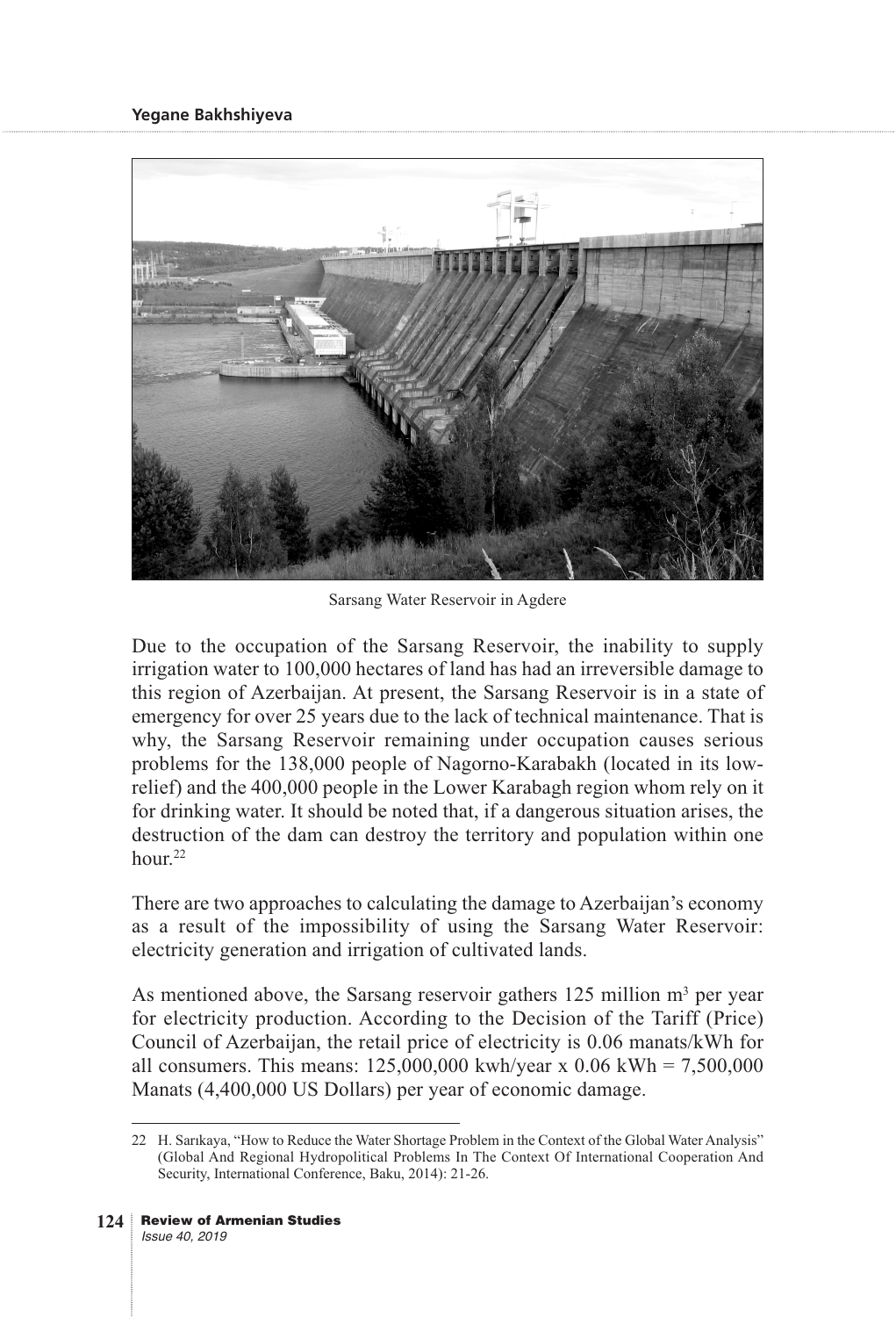Also, the Sarsang reservoir was designed to irrigate 120,000 hectares of land: 120,000 hectares of planting area x 220 kg/ha crop/year x 0.25 Manats = 6,600,000 manats/year (3,900,000 US Dollars)

In this case, the amount of damage in other reservoirs was estimated at 7,700,560 Manats/year. Thus, the loss of water dams approaches 219,560 Manats/year, or for 22 years of occupation – about 480 million Manats (282 Million US Dollars).<sup>23</sup>

The Sarsang Water Reservoir was very important for agriculture in Azerbaijan. However, 20% of Tartar (Agdere) Region was militarily occupied by Armenia and Azerbaijan lost control of the highest water reservoir, of which the total water capacity was about 80 million  $m<sup>3</sup>$  in the Caucasus. Other water reservoirs among them are the Khachinkay Water Reservoir built in 1964, Ganligol Water Reservoir built in 1965, Arpachay Water Reservoir built in 1977, Agdamkend Water Reservoir built in 1962, and more than 160 other water reservoirs turned that have turned into a real threat for Azerbaijan. The water tanks in the Zangilan Region are also occupied and the Azerbaijani side is deprived of their use.

According to the Azerbaijan State Committee for Treament and Water Management, 29 irrigation systems, 26 main facilities, 1202 km-long 112 inter-farm canals, 713 installations on canals, 5580 km of permanent domestic irrigation canals, 84 pumping stations, 74.4 km of drainage network, the Mil-Mugan watercourse, the Tortchak right-lane channel etc. have been occupied.

In response to such inhumane and destructive acts that are contrary to international law and norms - a delegation of the Association for Civil Society Development in Azerbaijan (ACSDA) started to inform the international community about the project "Sarsang-Humanitarian Disaster Prevention" in May 2013. The project aims at to attain prevention against the danger for life and possessions of people who live near the Armenian occupied zones with all water reservoirs including Sarsang Water Resevoir. The intense activity of the Association in numerous meetings and conferences resulted in the mobilization of European circles into the region's monitoring processes in 2015. Representatives of the Association have informed the world community that the Sarsang reservoir, which has been under no care for more than 20 years, is in an emergency condition.24

<sup>23</sup> Azərbaycan … İşçi Qrupu, *Azərbaycan Respublikası Ekologiya və Təbii Sərvətlər Nazirliyinin…*, 152- 155.

<sup>24 &</sup>quot;YUNESKO-nun 'Ümumdünya mədəni və təbii irsin qorunması haqqında' Konvensiyasına Azərbaycan Respublikasının qoşulması barədə - Azərbaycan Respublikası Milli Məclisinin qərarı," *UNESCO.preslib.az*, Dekabr 6, 1993, http://unesco.preslib.az/az/page/ZkBp5YPq2F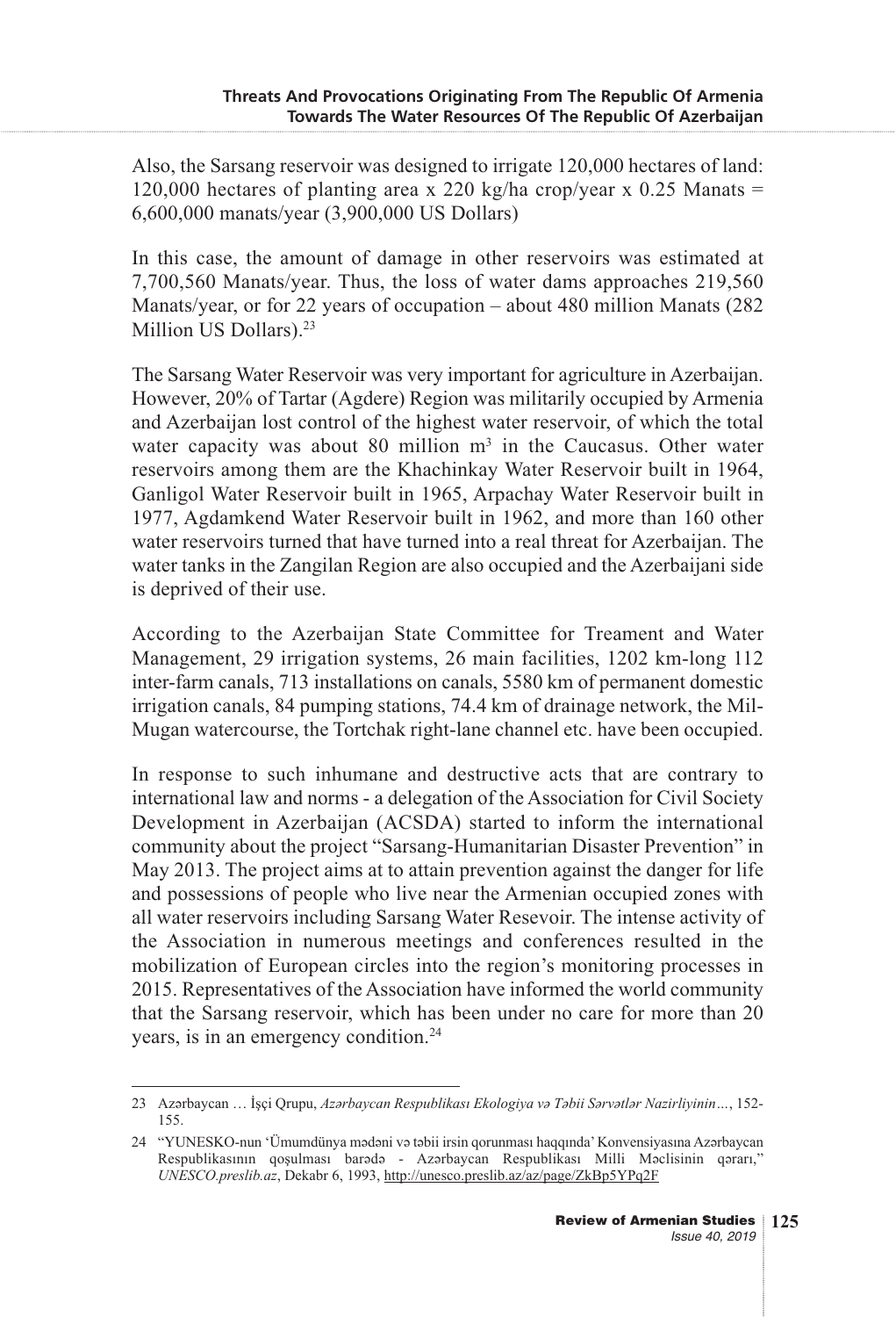As a result of the above-mentioned reasons, the Sarsang Reservoir has now become a major threat to Azerbaijan. The Reservoir constitutes a potential ecological crisis that may lead to the destruction of 400,000 civilians residing in the untouched surrounding areas of Azerbaijan. Thanks to regular meetings of the Delegation of ACSDA, Azerbaijani representatives sent the proposal of resolution to the Committee of Ministers of the Council of Europe and the Committee on Social Issues, Health and Sustainable Development of the Parliamentary Assembly of Council of Europe (PACE) on September 1, 2013. A draft resolution to the Committee on Social Affairs, Health and Sustainable Development and to the meeting in Dubrovnik (Bureau) to be appointed as rapporteur was recommended. The Bureau approved the proposal of the resolution "On the humanitarian disaster which could create a hazardous situation for the Sarsang reservoir in the occupied Azerbaijani territories". The final decision of the Committee also noted that the chemicals and pollutants of water entering Azerbaijan from Armenia were many times higher than normal and drew attention to the growing and spreading of various diseases among the Azerbaijani population living in path of the waters.<sup>25</sup>

Unfortunately, Armenia, which has not yet been identified by international law as an aggressor despite its actions against Azerbaijan, continues to violate the legal regime and international law by keeping one-fourth of the territory of Azerbaijan, especially the Sarsang Reservoir. Official Yerevan has refused to accept international commitments and has cited financial difficulties as an excuse but has not hesitated to prevent European authorities from monitoring the releveant border areas. In spite of the obstacles created by Armenia, the resolution of PACE titled "Inhabitants of frontier regions of Azerbaijan are deliberately deprived of water" was adopted by the majority of MPs with 98 yes and 71 no votes during the winter session (January 26, 2016). The document outlines the lack of control over the obsolete technical facilities of the Sarsang Water Reservoir for more than 20 years, the limited access of the population to water, and the inevitable poor social conditions of the population as a result of the abandonment of land. The said PACE resolution states the following issues:26

1. The Parliamentary Assembly reminds all its member States that the right to water is essential to life and health, in accordance with the 1966

26 "Inhabitants of frontier regions of Azerbaijan are deliberately deprived of water," *Parliamentary Assembly of the Council of Europe*, Resolution 2085 (2016), January 26, 2016, https://assembly.coe.int/nw/xml/XRef/Xref-XML2HTML-en.asp?fileid=22429&lang=en . Also see the relevant report of the Committee on Social Affairs, Health and Sustainable Development that indicates that Armenia is "using water resources as a political tool": Milica Marković, "Inhabitants of frontier regions of Azerbaijan are deliberately deprived of water," *Parliamentary Assembly of the Council of Europe*, Doc. 13931, December 12, 2015, https://assembly.coe.int/nw/xml/XRef/Xref-DocDetailsen.asp?FileID=22290&lang=en

<sup>25</sup> Gülnar Bəşirova, "Ermənistandan növbəti təhdid: Sərsəng su anbarı partladıla bilər," *Modern.az*, Fevral 5, 2014, https://modern.az/az/news/51485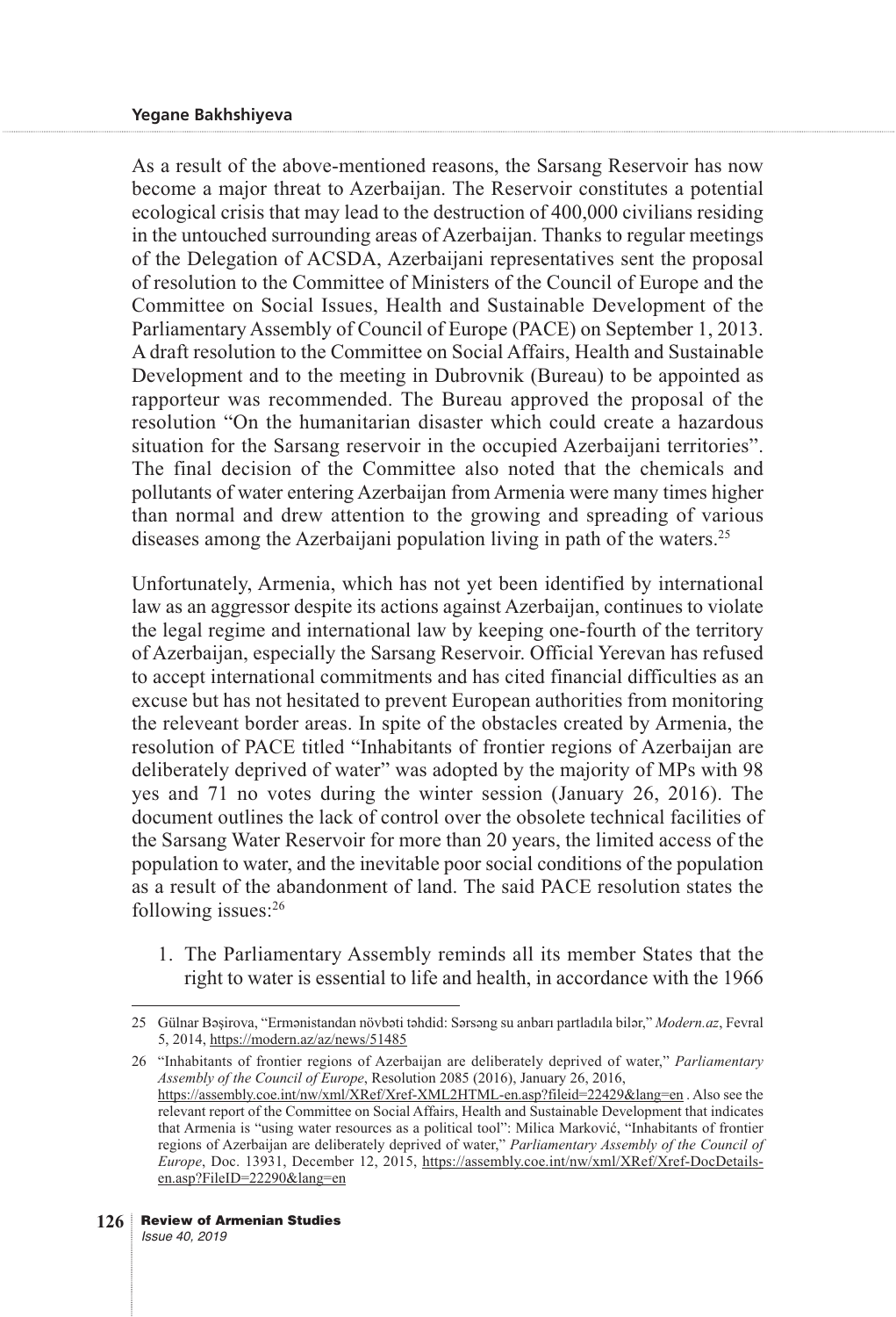Helsinki Rules on the Uses of the Waters of International Rivers and the 2004 Berlin Rules on Water Resources, and thus constitutes a prior condition for the enjoyment of other human rights. The Assembly emphasises the obligation of States to secure their population's access to sufficient, safe and affordable water resources.

- 2. The Assembly regards unimpeded access to drinking water, which cannot be restricted by the existence of borders, as a basic right, a source of life and an asset of strategic importance to every State. It confirms that deliberate deprivation of water cannot be used as a means to harm innocent citizens.
- 3. The Assembly considers that the deliberate creation of an artificial environmental crisis must be regarded as "environmental aggression" and seen as a hostile act by one State towards another aimed at creating environmental disaster areas and making normal life impossible for the population concerned.
- 4. It deplores the fact that the occupation by Armenia of Nagorno-Karabakh and other adjacent areas of Azerbaijan creates similar humanitarian and environmental problems for the citizens of Azerbaijan living in the Lower Karabakh valley.
- 5. The Assembly recalls that, in their statement of 20 May 2014, the OSCE Minsk Group Co-Chairs expressed their hope that the sides would reach an agreement to jointly manage these water resources for the benefit of the region.
- 6. It notes that the lack of regular maintenance work for over twenty years on the Sarsang reservoir, located in one of the areas of Azerbaijan occupied by Armenia, poses a danger to the whole border region. The Assembly emphasises that the state of disrepair of the Sarsang dam could result in a major disaster with great loss of human life and possibly a fresh humanitarian crisis.
- 7. In view of this urgent humanitarian problem, the Assembly requests:
	- 7.1. the immediate withdrawal of Armenian armed forces from the region concerned, thus allowing:
	- 7.1.1. access by independent engineers and hydrologists to carry out a detailed on-the-spot survey;
	- 7.1.2. global management, throughout the catchment area, of the use and upkeep of the Sarsang water resources;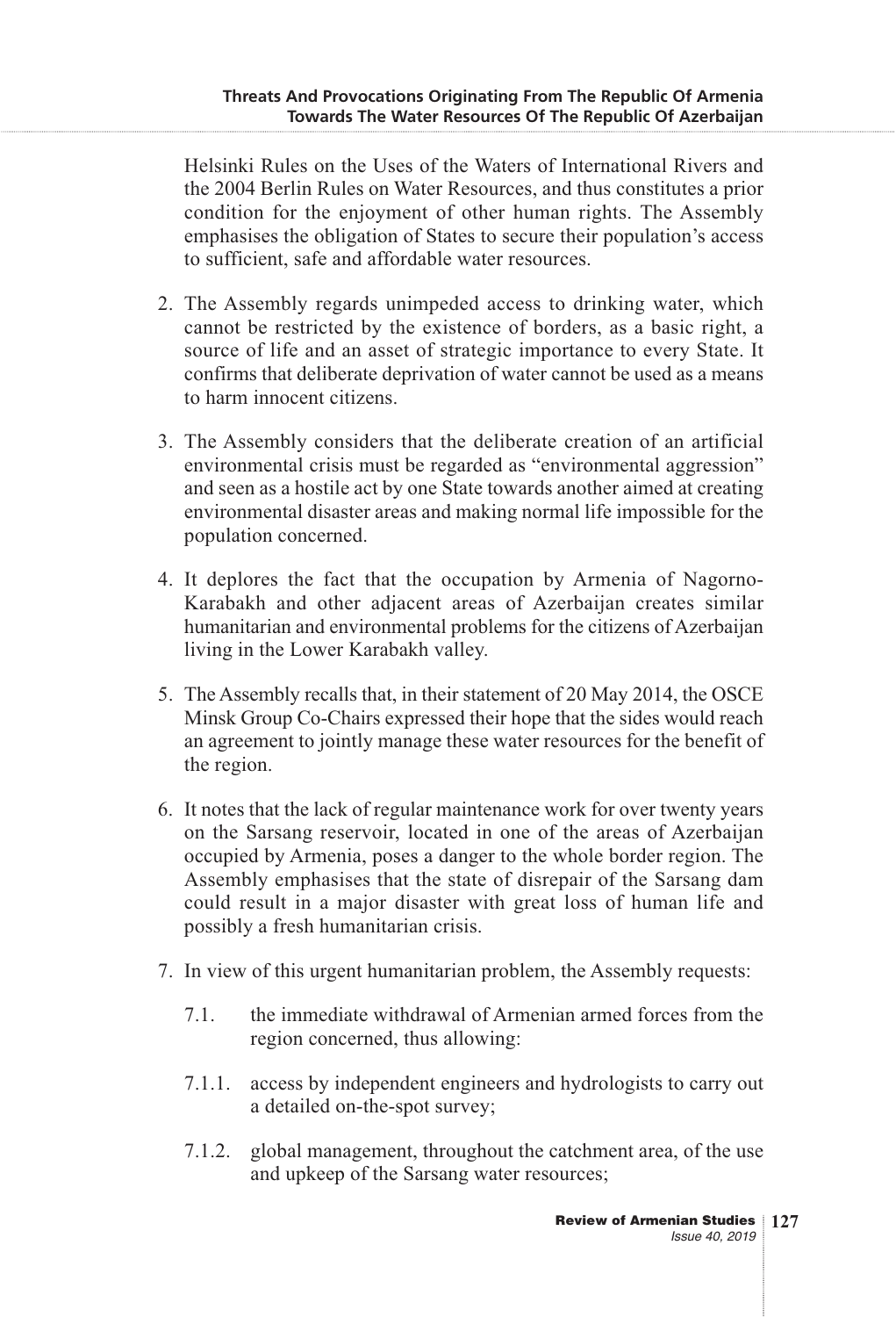- 7.1.3. international supervision of the irrigation canals, the state of the Sarsang and Madagiz dams, the schedule of water releases during the autumn and winter, and aquifer overexploitation;
- 7.2. the Armenian authorities to cease using water resources as tools of political influence or an instrument of pressure benefiting only one of the parties to the conflict.
- 8. The Assembly firmly condemns the lack of co-operation of the Armenian parliamentary delegation and the Armenian authorities during the preparation of the report on this issue. The Assembly regards such behaviour as incompatible with the obligations and commitments of a country which is a full member of the Council of Europe. The Assembly will consider what measures to take in this case and in any similar cases which may arise during the terms of office of its parliamentarians.
- 9. The Assembly calls on all sides concerned to step up their efforts to cooperate closely in the joint management of the resources of the Sarsang water reservoir, as such co-operation can constitute a confidencebuilding measure necessary for the solution of any conflict.

It should be noted unambiguously that the problem with the Sarsang Reservoir cannot be viewed as a problem between Azerbaijan and Armenia. This problem was caused by the armed aggression of Armenia against Azerbaijan, the occupation of Nagorno-Karabakh and other territories by Armenia. Thus, long-term solution to this problem cannot be achieved without the liberation of Azerbaijani territories from occupation. Just as the world community demonstrates respect and objectivity to international norms, the fact of occupation must be abandoned, and the Sarsang Water Reservoir should be rebuilt in accordance with the modern requirements after appropriate restoration and reconstruction.

### **Conclusion**

In the modern times, ensuring environmental security, preserving the environment, and the rational use of its resources are based on international legal regulations. The magnitude of the risks of political, socio-economic and environmental problems related to water issues are widely accepted. So, the pollution of the Kur and Araz Rivers, the destruction of the occupied mineral springs of Azerbaijan, the destruction of forest areas, and the illegal acquisition of mineral and raw material resources by Armenia, the occupation and potentially lethal neglect of the Sarsang Reservoir are serious threatening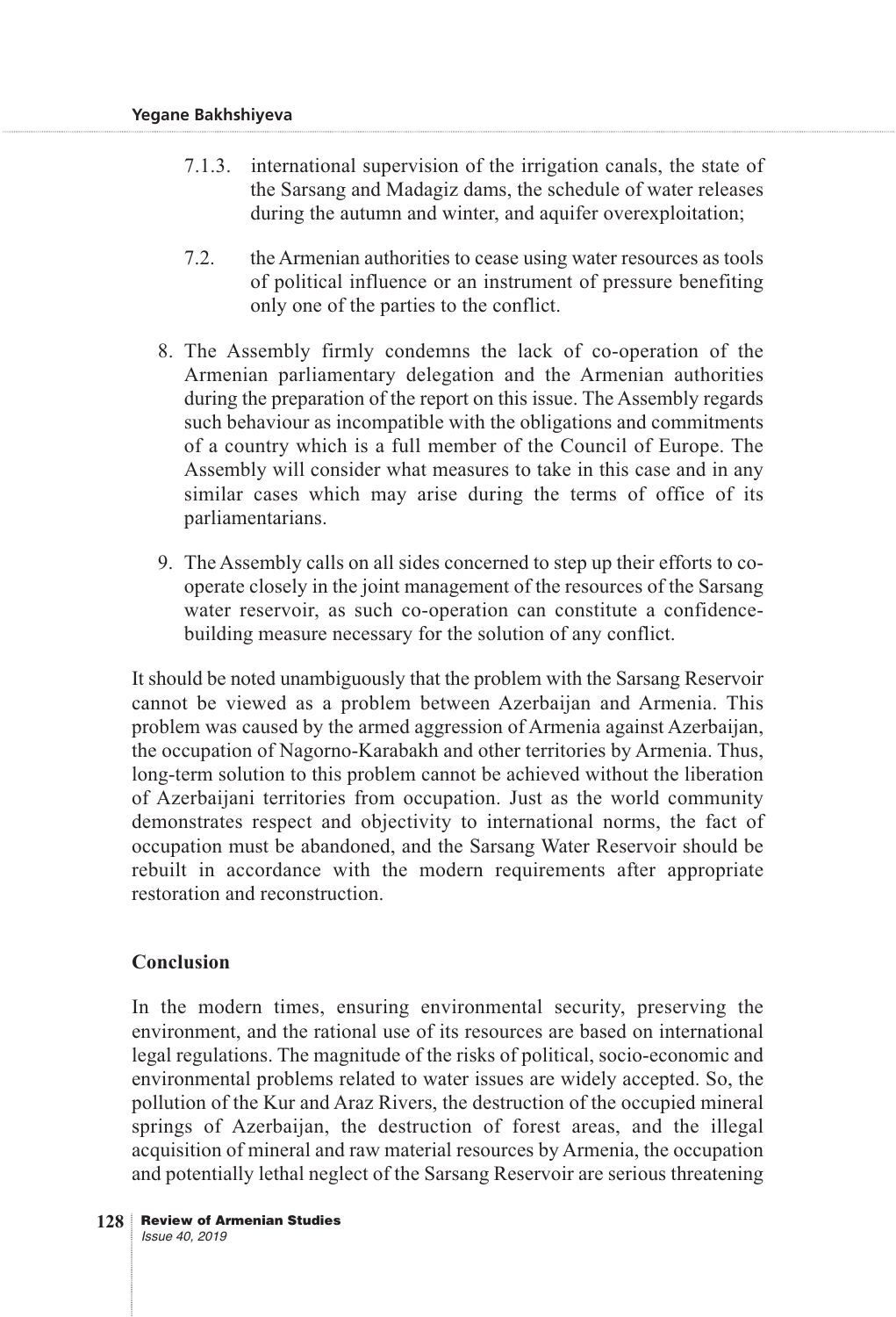factors for Azerbaijan. According to the analysis of Armenia's hydro-strategy, the Armenian-Azerbaijani conflict over Nagorno-Karabakh must be resolved before regional water shortages become a real threat to peace and security. Otherwise, the process of environmental degradation can grave regional and perhaps global consequences. The only way out of this situation is for Armenia to immediately put an end to its ecologically irresponsible behavior and then to relinquish control over the occupied territories, through which Azerbaijan will be able to build a useful, efficient, and sustainable relationship with the resources of the relevant territories.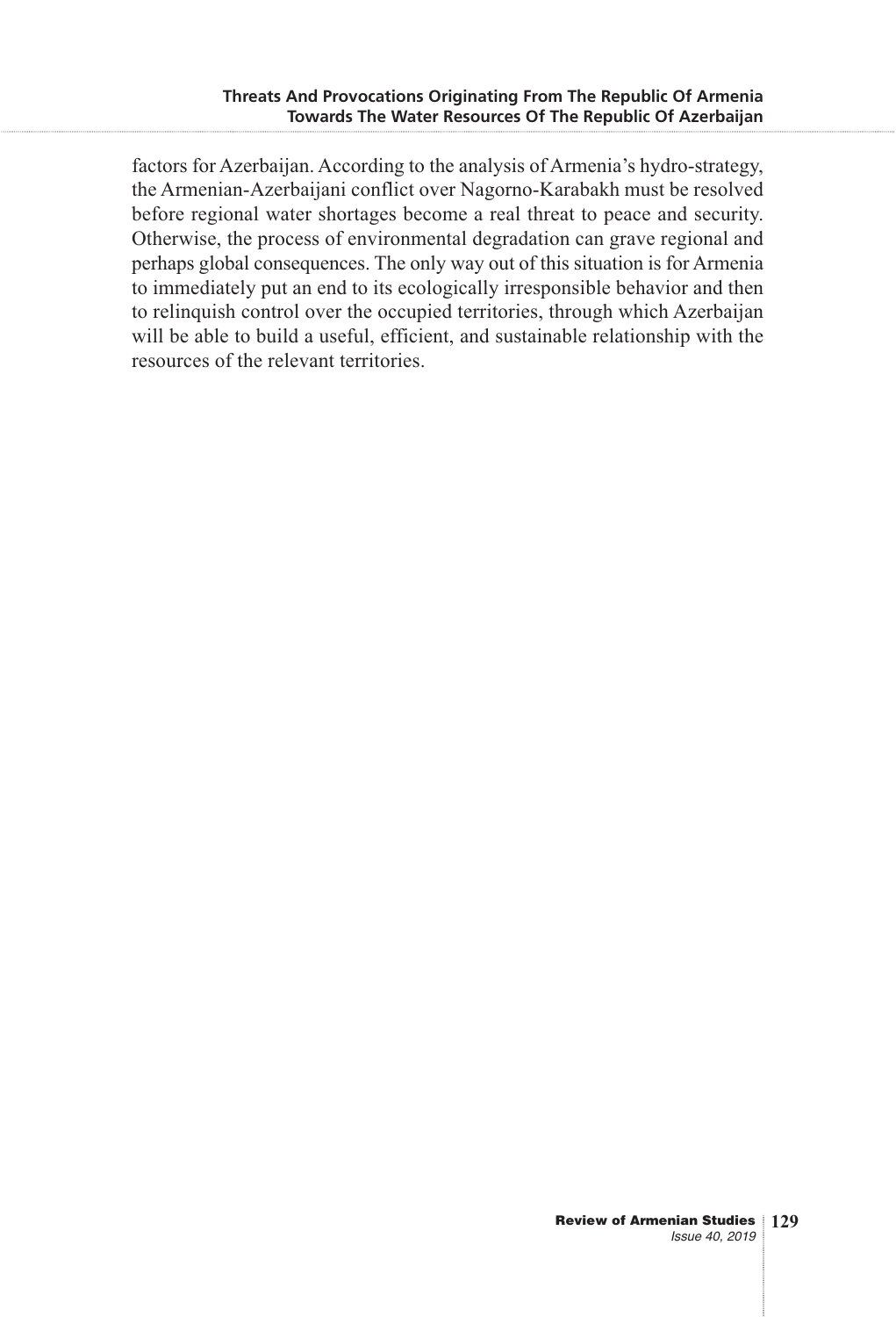### **BIBLIOGRAPHY**

- "Inhabitants of frontier regions of Azerbaijan are deliberately deprived of water." *Parliamentary Assembly of the Council of Europe*, Resolution 2085 (2016), January 26, 2016, https://assembly.coe.int/nw/xml/XRef/Xref-XML2HTML-en.asp?fileid=22429&lang=en .
- "Is Armenia's Nuclear Plant the World's Most Dangerous?" *National Geographic*, April 14, 2011, https://www.nationalgeographic.com/news/energy/2011/04/110412-mostdangerous-nuclear-plant-armenia/
- "Metsamor Nükleer Santrali Iğdır İçin Son Derece Tehlikelidir." *Türksam*, Haziran 29, 2006, http://turksam.org/metsamor-nukleer-santrali-igdir-icinson-derece-tehlikelidir
- "Russia ii. Iranian-Soviet relations (1917-1991)." *IranicaOnline.org*, July 20, 2009, http://www.iranicaonline.org/articles/russia-ii-iranian-soviet-relations-1917-1991
- "YUNESKO-nun 'Ümumdünya mədəni və təbii irsin qorunması haqqında' Konvensiyasına Azərbaycan Respublikasının qoşulması barədə - Azərbaycan Respublikası Milli Məclisinin qərarı." *UNESCO.preslib.az*, Dekabr 6, 1993, http://unesco.preslib.az/az/page/ZkBp5YPq2F
- Azerbaijan National Academy of Sciences. "Country Study on Biodiversity of the Republic of Azerbaijan - First National Report to the Convention on Biological Diversity." *UN Convention on Biological Diversity* website, Baku (2004): 27, 38, https://www.cbd.int/doc/world/az/az-nr-01-p1-en.pdf
- Azərbaycan ərazilərinin Ermənistan tərəfindən işğalı nəticəsində itki və tələfatların qiymətləndirilməsi üzrə İşçi Qrupu. *Azərbaycan Respublikası Ekologiya və Təbii Sərvətlər Nazirliyinin məlumat materialları əsasında erməni silahlı təcavüzü və işğal nəticəsində ətraf mühit və təbii sərvətlərə vurulmuş zərərlərin qiymətləndirilməsi (hesabat).* Bakı: Azərbaycan Respublikası Ekologiya və Təbii Sərvətlər Nazirliyi, 2015. http://eco.gov.az/az/nazirlik/xeber?newsID=6574
- Bəşirova, Gülnar. "Ermənistandan növbəti təhdid: Sərsəng su anbarı partladıla bilər." *Modern.az*, Fevral 5, 2014, https://modern.az/az/news/51485
- Maden, Tuğba Evrim. *Weaponization of Water: The Case of Sarsang Reservoir.* Ankara: Berikan Yayınevi, 2017.
- Review of Armenian Studies **130**Issue 40, 2019